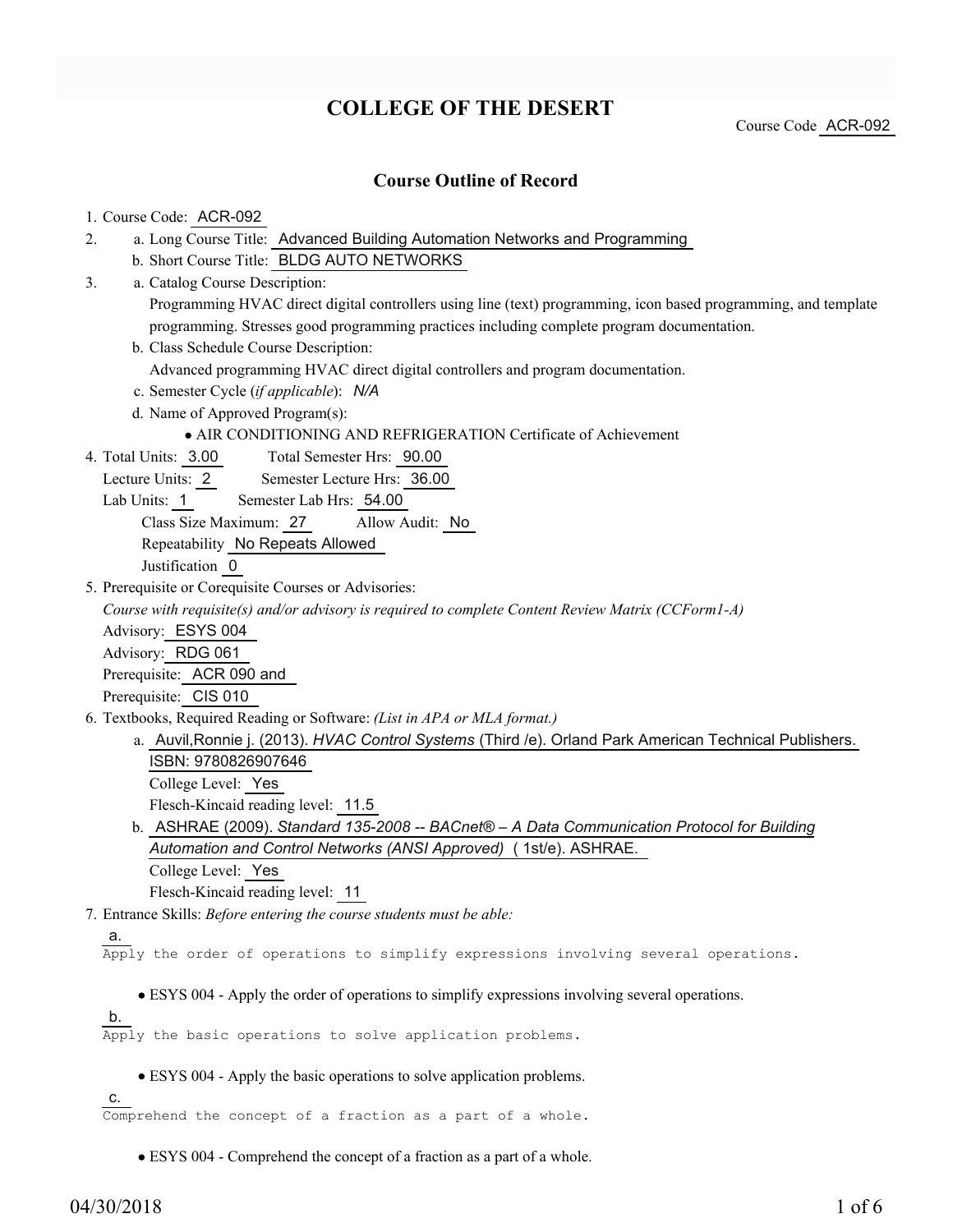d.

Use the concept of ratio to determine the solution to a proportion problem.

- ESYS 004 Use the concept of ratio to determine the solution to a proportion problem.
- e.

All of the courses in the Computer Information Systems program require students to learn to think critically.

CIS 010 - All of the courses in the Computer Information Systems program require students to learn to think critically.

f.

Using computers effectively requires that students can express their instructions in a form that the computer program can understand and execute.

CIS 010 - Using computers effectively requires that students can express their instructions in a form that the computer program can understand and execute.

### g.

Students must understand what they want to accomplish, what logical steps are required to accomplish the objective, and how to submit instructions to the computer to achieve the required objective.

CIS 010 - Students must understand what they want to accomplish, what logical steps are required to accomplish the objective, and how to submit instructions to the computer to achieve the required objective.

h.

Demonstrate skills in disk and file management.

- CIS 010 Demonstrate skills in disk and file management.
- i.

Demonstrate skills to design and create spreadsheets using common formatting and editing commands, formulas, and functions.

CIS 010 - Demonstrate skills to design and create spreadsheets using common formatting and editing commands, formulas, and functions.

### j.

Adjust or repair pneumatic transmitters and receiver controllers.

ACR 090 - Perform adjustments or repairs on pneumatic transmitters and receiver controllers.

### k.

Adjust or repair pneumatic sensors and controlled devices final.

ACR 090 - Perform adjustments or repairs on pneumatic sensors and controlled devices final.

#### l.

Adjust or repair digital controllers.

ACR 090 - Perform adjustments or repairs on digital controllers.

#### m.

Adjust air distribution control components.

ACR 090 - Perform adjustments on air distribution control components.

### n.

Adjust or repair digital sensors and final controlled devices.

ACR 090 - Perform adjustments or repairs on pneumatic sensors and controlled devices final.

o.

Compare Analog vs. Digital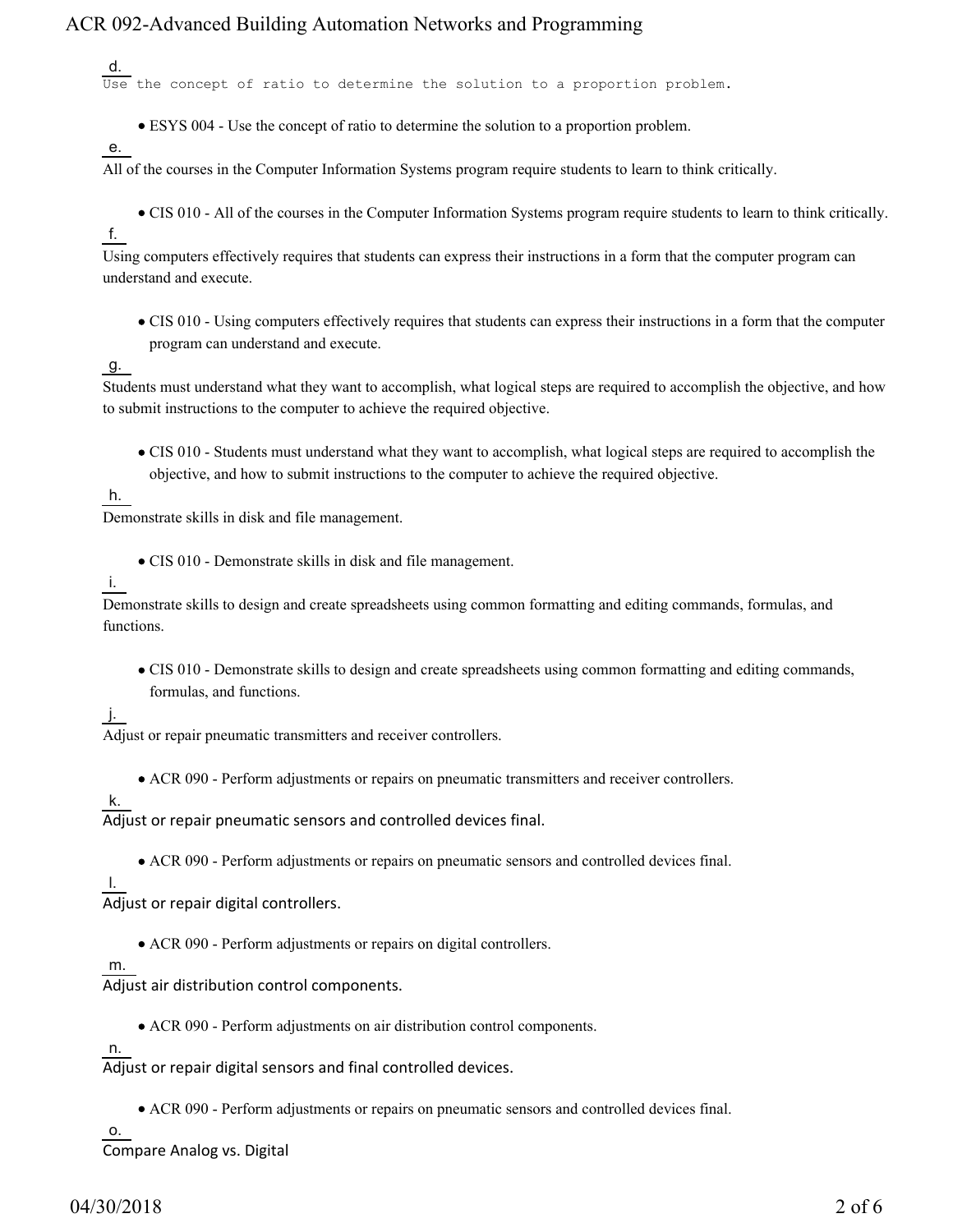ACR 090 - Compare analog vs. digital control signals.

p.

Use various reading strategies to prepare, read and comprehend expository text

• RDG 061 - Use SQ3R &/or SOAR along with outlining, note-taking, mapping summarizing and other strategies to prepare, read, & comprehend expository text.

q. Read a variety of texts fluently

• RDG 061 - Read a variety of texts fluently.

r.

Write organized summaries & reactions that capture main idea and supporting details.

RDG 061 - Write organized summaries & reactions that capture main idea and supporting details.

s.

## Understand multiple word meanings, uses & synonyms

• RDG 061 - Understand multiple word meanings, uses & synonyms

8. Course Content and Scope:

#### Lecture:

| 1. Application specific controllers |  |  |  |  |  |
|-------------------------------------|--|--|--|--|--|
| 2. General purpose controllers      |  |  |  |  |  |
| 3. Control signals                  |  |  |  |  |  |
| 4. Flowcharts                       |  |  |  |  |  |
| 5. Programming schedules            |  |  |  |  |  |
| 6. Programming logic                |  |  |  |  |  |
| 7. Graphical user interface         |  |  |  |  |  |
| 8. Text based programming           |  |  |  |  |  |
| 9. Graphic design                   |  |  |  |  |  |
| 10. Final                           |  |  |  |  |  |

Lab: *(if the "Lab Hours" is greater than zero this is required)*

- 1. Computer setup.
- 2. Network setup.
- 3. Proprietary programming.
- 4. Text based programming.
- 5. LonTalk programming.
- 6. BACnet programming.
- 7. Controller, network, and graphic design.
- 8. System monitoring and troubleshooting.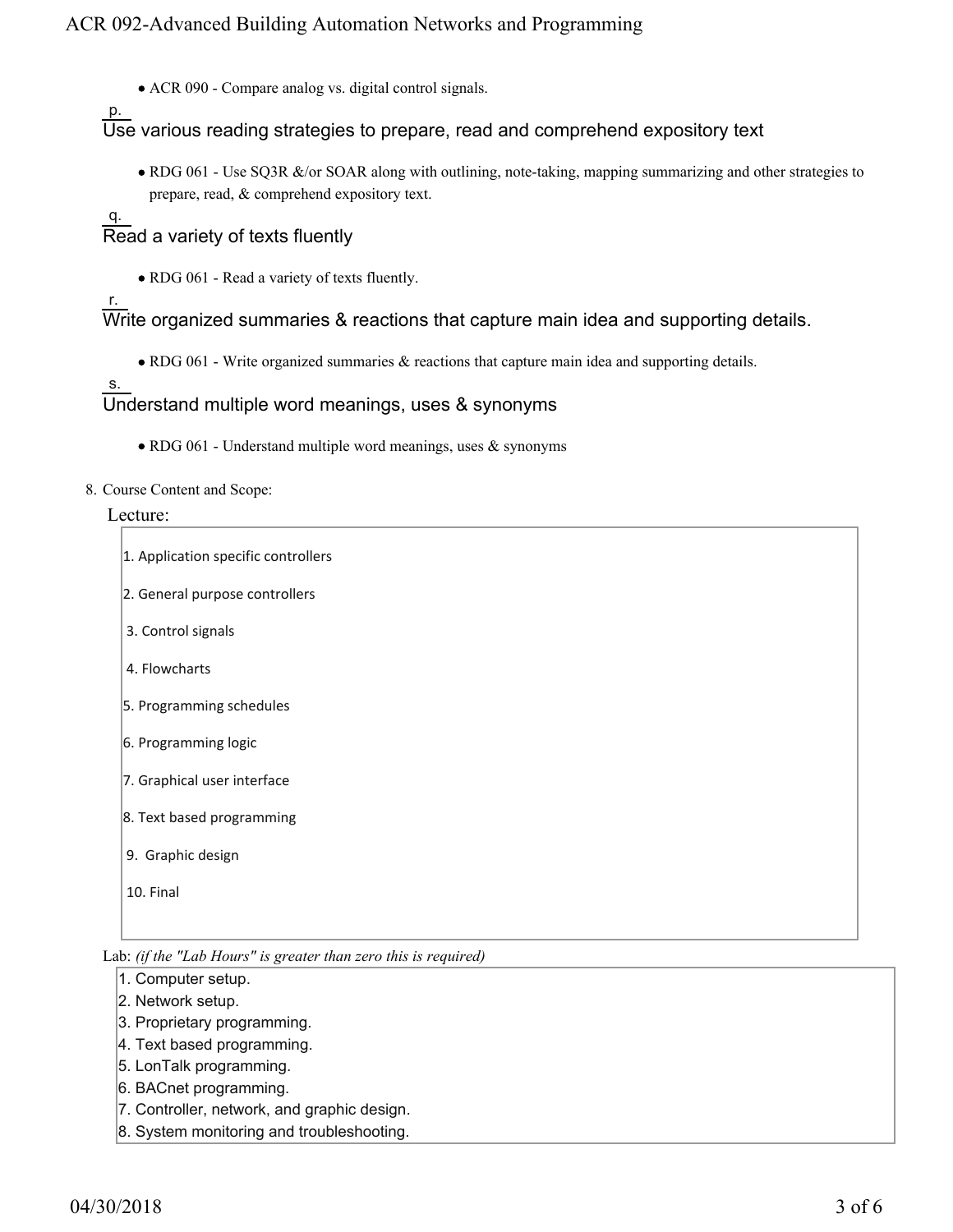9. Course Student Learning Outcomes:

1.

Identify various programming methods used for building automation to be able to make adjustments on current existing building program sequences.

2.

Demonstrate effective programming skills and sequences. The student will use the skills to produce quick and efficient programs.

3.

Develop programming strategies to implement in older buildings which don't have all the required hardware in place.

4.

Evaluate programming methods to give controls recommendations to building owners.

5.

Propose system and program design for preliminary proposal development.

6.

Produce program documentation to track any changes to building controls strategies. e.g. controls specifications and plans.

- 10. Course Objectives: Upon completion of this course, students will be able to:
	- a. Explain the process of automated building controls programming.
	- b. Explain automatic building controls network setup.
	- c. Test and add commands to proprietary programming.
	- d. Test and adjust text based programming.
	- e. Test and adjust LonTalk programming commands.
	- f. Test and adjust BACnet programming commands.
	- g. Change or adjust buildings controls programmed schedules.
	- h. Change or adjust graphical user interface (GUI).
	- i. Calibrate or program control signals.
	- j. Write control programming flowcharts.
- Methods of Instruction: *(Integration: Elements should validate parallel course outline elements)* 11.
	- a. Activity
	- b. Collaborative/Team
	- c. Discussion
	- d. Participation
	- e. Technology-based instruction
- 12. Assignments: (List samples of specific activities/assignments students are expected to complete both in and outside of class.) In Class Hours: 90.00
	- Outside Class Hours: 72.00
		- a. In-class Assignments
			- 1. Draw a control diagrams for HVAC systems, Lighting systems and plumbing systems.
			- 2. Prepare a synopsis, in writing, of the differences between pneumatic and digital control systems.
			- 3. Reading assigned chapters.
			- 4. Class discussion.
			- 5. Group interaction and presentation.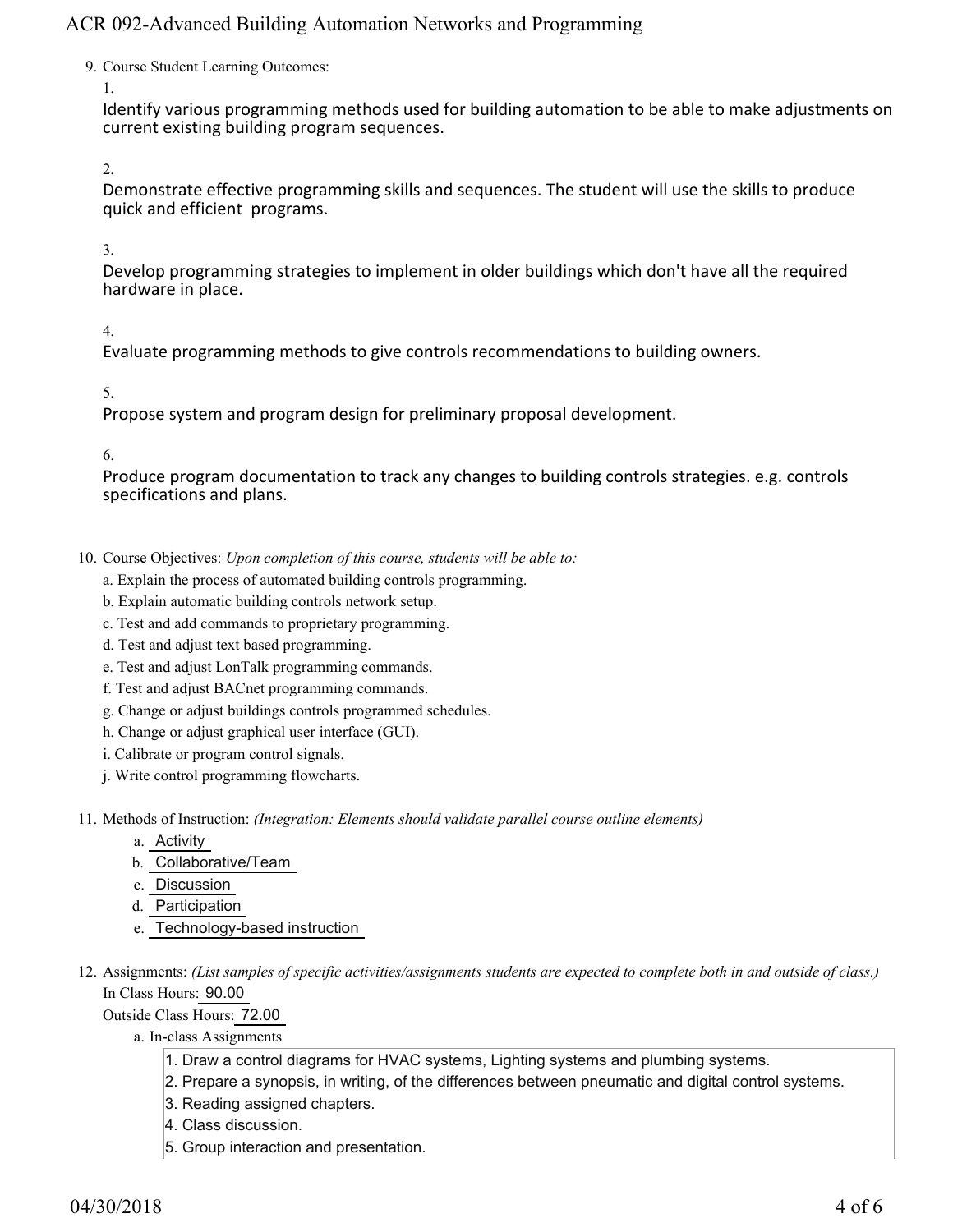- 6. Evaluate industry.
- 7. Evaluate industry tools.
- b. Out-of-class Assignments
	- 1. Read assigned text.
	- 2. Industry journal entry.
	- 3. Assigned worksheets.
	- 4. Evaluate energy bill.
	- 5. Evaluate energy rebates and incentives.
	- 6. Prepare for in-class discussions on specific energy topics.
	- 7. Case studies.
	- 8. Review end of chapter questions.
- 13. Methods of Evaluating Student Progress: The student will demonstrate proficiency by:
	- Laboratory projects
	- Computational/problem solving evaluations
	- True/false/multiple choice examinations
	- Mid-term and final evaluations
	- Student participation/contribution
	- Student preparation
	- Organizational/timelines assessment
- 14. Methods of Evaluating: Additional Assessment Information:
- 15. Need/Purpose/Rationale -- All courses must meet one or more CCC missions.

PO - Career and Technical Education

Fulfill the requirements for an entry- level position in their field.

Apply critical thinking skills to execute daily duties in their area of employment.

Apply critical thinking skills to research, evaluate, analyze, and synthesize information.

Display the skills and aptitude necessary to pass certification exams in their field.

Exhibit effective written, oral communication and interpersonal skills.

PO-BS Problem Solving

 Use a variety of solution methods and techniques, for example, making a sketch, systematic listing, using the solution of a simpler (but related) problem.

 Recognize the importance of checking a proposed solution to verify that it satisfies the requirements of a problem.

Recognize that a solution may not be possible, given limits of time, money, or other finite resources.

 Identify what isn't known, but needs to be known in order to solve a problem (depending on the problem domain, reading and/or mathematical skills are helpful).

IO - Critical Thinking and Communication

 Summarize, analyze, and interpret oral and written texts, with the ability to identify assumptions and differentiate fact from opinion.

16. Comparable Transfer Course

| <b>University System</b>                                     | <b>Campus</b>      | <b>Course Number</b> | <b>Course Title</b> | <b>Catalog Year</b> |  |  |
|--------------------------------------------------------------|--------------------|----------------------|---------------------|---------------------|--|--|
| 17. Special Materials and/or Equipment Required of Students: |                    |                      |                     |                     |  |  |
| 18. Materials Fees:                                          | Required Material? |                      |                     |                     |  |  |

**Material or Item Cost Per Unit Total Cost Cost Per Unit Cost**